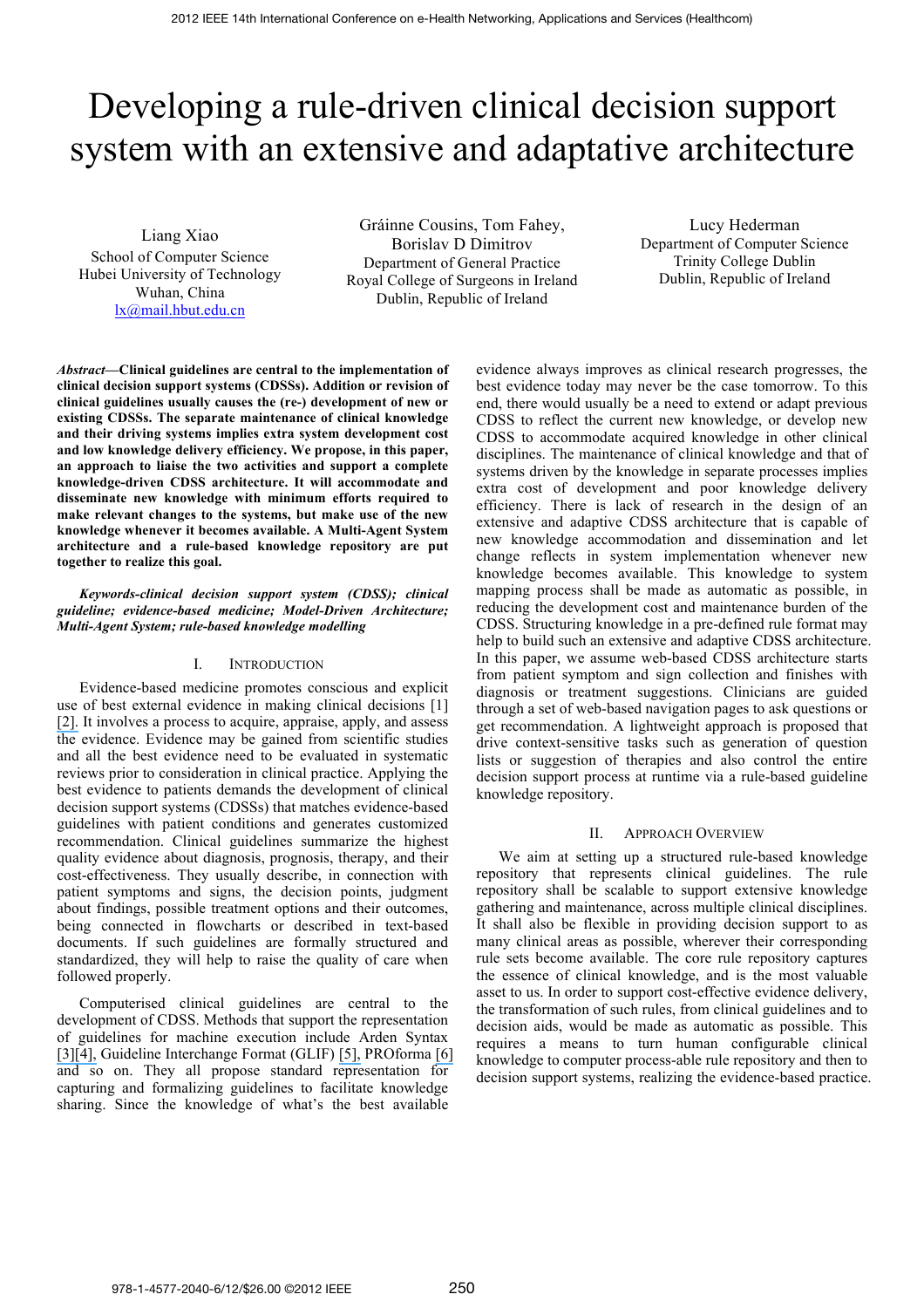The idea of rule-based guideline representation towards computerized evidence and machine processing reflects our previous work experience in a more general Software Engineering research method, the Agent-Oriented Model Driven Architecture [\[7\]\[8\].](https://www.researchgate.net/publication/220393116_Towards_agent-oriented_model-driven_architecture?el=1_x_8&enrichId=rgreq-8133f183-0e6b-49bc-8519-b925ff500961&enrichSource=Y292ZXJQYWdlOzI2MTA1MTAyMjtBUzoyMDA3NDQxNDI2NzU5NjhAMTQyNDg3MjU0MTM3OA==) It has three parts: 1) a set of business rules are employed to capture business requirements, 2) software agents are the main components of the target system and their behaviour is driven by the rule model dynamically at runtime to fulfill the desired requirements, 3) business experts are responsible for the maintenance of business rules to reflect new business needs and this will be reflected in new agent behavioral pattern immediately. Rules as such will have more comprehensive formalism than the simple if-then rules as used by Arden Syntax but details will be left for future discussion. The advantages of using such an approach are easy requirements implementation and maintenance, especially when the addition or change to such requirements is frequent. In some sense, clinical guidelines could be regarded as the actual requirements to implement (once for all) and maintain (ongoing process) in clinical decision support systems. If we would like a CDSS to be useful and able to encompass as many disease disciplines as possible, the addition of clinical guidelines will be the norm and existing ones always subject to expert revision, just as regular requirements are subject to change when business users raise new needs in a dynamic runtime environment. Therefore, the adaptation and application of Agent-Oriented Model Driven Architecture to the area of Health Informatics seems to be appropriate, and could bring benefits such as efficient knowledge management and costeffective system delivery.



Figure 1. The mapping from a rule-driven software system to a guideline-driven clinical decision support system

Figure 1 shows the mapping schema or specializing from a rule-driven software system to an evidence-based clinical decision support system. Two important sorts of match support the proposal of such a schema. First, in a given information system, software agents must have the capabilities to realize requirements assigned to them, so let encapsulated business rules to drive their behaviour would help system management and maintenance. This matches the clinical scenario where clinical guidelines must be explicitly modeled and should be considered by clinicians when each individual uses their expertise to deliver care and make decisions. Second, business rules are composed by domain ontology or metadata, which helps semantic reasoning and automation of business task performance, for software agents. This matches the clinical scenario where clinical guidelines are matched with electronic patient health records (EHR) and customized recommendation is generated automatically, just at the point of care for clinicians. The above two kinds of match imply that methods and tools in the design of a rule-driven software architecture could be adapted for use in the clinical settings and similar advantages may be obtained. The fact that agents interpreting rules at runtime to reflect changing requirements is of most importance, as it liaises the maintenance of knowledgebase and the system driven by the knowledgebase in a single activity.

In the next section, we use a previously developed clinical decision support system for UTI as a vehicle to demonstrate what components a simple web-based CDSS may be made of, and how these may evolve into an extensive and adaptive knowledge-driven architecture.

#### III. CASE STUDY

Urine contains various fluids including some waste products but usually no bacteria. When bacterial infection occurs, either in the bladder or kidney and multiply in the urine, they may cause a urinary tract infection (UTI). A bladder infection or lower UTI (acute cystitis) is more common and less serious than a kidney infection or upper UTI (pyelonephritis). UTI can often be treated with antibiotics easily if there is no complication [\[9\].](https://www.researchgate.net/publication/47358510_Antimicrobial_agents_for_treating_uncomplicated_urinary_tract_infection_in_women?el=1_x_8&enrichId=rgreq-8133f183-0e6b-49bc-8519-b925ff500961&enrichSource=Y292ZXJQYWdlOzI2MTA1MTAyMjtBUzoyMDA3NDQxNDI2NzU5NjhAMTQyNDg3MjU0MTM3OA==)

Common symptoms of a lower UTI are burning with urination (dysuria), frequency/urgency of urination, and no vaginal discharge. An upper UTI may also present with flank pain and fever [10][11]. Risk factors for complicated UTI include [12]: severe illness, over 65 years of age, abnormalities of renal tract anatomy and function, foreign body within the renal tract, immunocompromised patients, diabetes, pregnancy, persistent infection despite treatment. renal impairment.



Figure 2. Clinical guidelines for UTI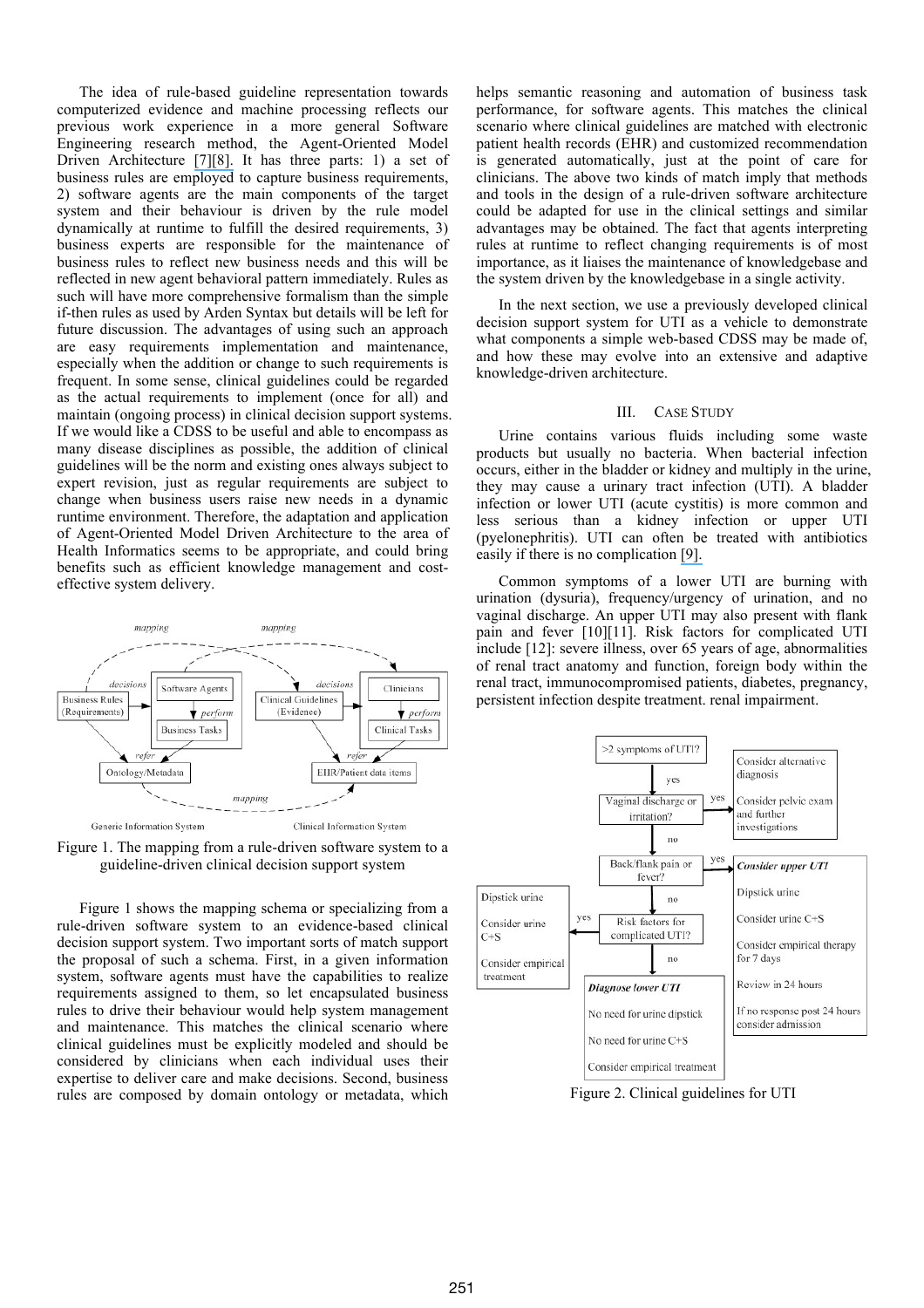A diagnosis may be made and treatment given in many cases just based on symptoms without further laboratory investigation. In complicated situations, urine dipstick looking for the presence of urinary nitrites, leucocytes and the like as well as urine culture may be used to help diagnosis.

Clinical guidelines establishing the diagnosis of UTI for non pregnant woman can be summarized and shown above in Figure 2. A web-based CDSS that implements the guidelines consist of several steps, shown below from Figure 3 to Figure 6. The mechanism of calculating diagnosis probability based on Bayesian network and likelihood ratio, as well as the generation of treatment options are omitted here for a concise description. First, the decision support system starts from the collection of present symptoms.

#### Diagnostic decision support for UTI based on symptoms and signs

| <b>Choose if appropriate</b> | <b>Symptom description</b>      | ICI |
|------------------------------|---------------------------------|-----|
| $\odot$ yes<br>$\circ$ no    | Dysuria                         | U01 |
| $\bullet$ yes<br>$\circ$ no  | Urinary frequency               | U02 |
| $\bullet$ yes<br>$\circ$ no  | Haematuria                      | U06 |
| $\bigcirc$ yes<br>$\odot$ no | Vaginal discharge               | X14 |
| $\bigcirc$ yes<br>$\odot$ no | Vaginal irritation              |     |
| $O$ yes<br>$\odot$ no        | Costovertebral angle tenderness |     |
| Next                         |                                 |     |

## Figure 3. The CDSS starts from asking about present symptoms

The probability of UTI diagnosis is calculated based on the presence of key symptoms. Next, further information needs to be collected for giving full management plans.

| From the information we gathered so far, the probability of UTI diagnosis is: 96.44%, we need a bit more information to give you full decision support.                                                                                                                                                                                                                                                                                                                                                                                                                                        |  |  |  |  |  |  |
|------------------------------------------------------------------------------------------------------------------------------------------------------------------------------------------------------------------------------------------------------------------------------------------------------------------------------------------------------------------------------------------------------------------------------------------------------------------------------------------------------------------------------------------------------------------------------------------------|--|--|--|--|--|--|
| 1. Back pain? O Yes O No.                                                                                                                                                                                                                                                                                                                                                                                                                                                                                                                                                                      |  |  |  |  |  |  |
| 2 Fever? O Yes O No.                                                                                                                                                                                                                                                                                                                                                                                                                                                                                                                                                                           |  |  |  |  |  |  |
| 3. Risk factors for complicated UTI7 O Yes <sup>®</sup> No                                                                                                                                                                                                                                                                                                                                                                                                                                                                                                                                     |  |  |  |  |  |  |
| Risk factors for complicated UTI                                                                                                                                                                                                                                                                                                                                                                                                                                                                                                                                                               |  |  |  |  |  |  |
| · Severe illness, including hypotension, tachycardia, reduced levels of consciousness, or dehydration.<br>. People older than 65 years of age.<br>. Abnormalities of renal tract anatomy and function (such as vesico-ureteric reflux, polycystic kidney disease).<br>· Foreign body within the renal tract, including renal stones and urinary, ureteric, or nephrostomy catheters.<br>· Immunocompromised patients, due to immunosuppressant drug use, cancer, cancer therapies, or AIDS.<br>· Diabetes.<br>· Pregnancy.<br>· Persistent infection despite treatment.<br>· Renal impairment. |  |  |  |  |  |  |
| Next<br>Figure 4. Initial diagnosis result is give and additional<br>questions are asked                                                                                                                                                                                                                                                                                                                                                                                                                                                                                                       |  |  |  |  |  |  |
| .                                                                                                                                                                                                                                                                                                                                                                                                                                                                                                                                                                                              |  |  |  |  |  |  |

Later on, a final probability is given and management plans suggested. Clinicians can accept the diagnosis (given a high probability of upper UTI in the example below) and proceed to prescribing for it. Presence of different symptom combination may give different diagnosis result, e.g. upper and lower UTI or the need of further investigation.

From all the information we gathered, the final probability of UTI diagnosis is: 97.2%.

High probability of UTI (>80%): Consider empirical treatment without urine dipstick or urine culture

#### **Further Advice: Consider upper UTI**

- Consider empirical therapy for 7 days
- Review in 24 hours · If no response post 24 hours consider admission

Accept this diagnosis and continue to prescribe for upper UTI

## Figure 5.Final diagnosis result is given as well as management plans

Finally, prescribing choices and recommendation are presented, with relevant guideline details linkable in the interface for viewing and checking. Two options are available for prescribing: 1. accept one of the recommended medicines (with dosage and duration) according to clinical guidelines; or 2. choose an alternative medicine.

| You are prescribing on Pyelonephritis/pyeltis for Dunleavy, Mary, who is allergic to penicilin                               |                                               |                    |                    |          |                              |                                             |                                 |                                                                     |                                  |  |  |  |
|------------------------------------------------------------------------------------------------------------------------------|-----------------------------------------------|--------------------|--------------------|----------|------------------------------|---------------------------------------------|---------------------------------|---------------------------------------------------------------------|----------------------------------|--|--|--|
| Clinical guidelines for this clinical scenario (Upper UTI) are available, view them here and come back or prescribe directly |                                               |                    |                    |          |                              |                                             |                                 |                                                                     |                                  |  |  |  |
| 1. Accept one of the recommended prescription by clicking the button beside the chosen medicine                              |                                               |                    |                    |          |                              |                                             |                                 |                                                                     |                                  |  |  |  |
| Recommended Choose                                                                                                           |                                               | <b>ATC</b><br>code | Drug               | Strength | Cost<br><i>fincremental)</i> | Category                                    | Link for<br>drug<br>information | Recommendation                                                      | <b>Accept recommendation</b>     |  |  |  |
| Yes                                                                                                                          | $\circ$                                       | J01CR02            | co-amoxiclav 375mg |          | 50                           | Infections and<br>infestations (J.<br>P.OD  | drug details                    | 375mg three times daily<br>(1125mg in total per<br>day) for 14 days | Confirm and save to consultation |  |  |  |
| Yes                                                                                                                          | $\circ$                                       | J01MA02            | cioroflozacin      | $100$ mg | 100                          | Infections and<br>infestations (J.<br>P. OD | drug details                    | 500mg twice daily<br>(1000mg in total per<br>day) for 7 days        | Confirm and save to consultation |  |  |  |
| OR.                                                                                                                          |                                               |                    |                    |          |                              |                                             |                                 |                                                                     |                                  |  |  |  |
| 2. a) Choose an alternative medicine:                                                                                        |                                               |                    |                    |          |                              |                                             |                                 |                                                                     |                                  |  |  |  |
| Enter a single keyword or part of its name<br>Search medicines by generic names                                              |                                               |                    |                    |          |                              |                                             |                                 |                                                                     |                                  |  |  |  |
| AND                                                                                                                          |                                               |                    |                    |          |                              |                                             |                                 |                                                                     |                                  |  |  |  |
| b) Complete your customised prescription by filling in the following fields:                                                 |                                               |                    |                    |          |                              |                                             |                                 |                                                                     |                                  |  |  |  |
| times daily, with a duration of<br>Dose of<br>days<br>mg x                                                                   |                                               |                    |                    |          |                              |                                             |                                 |                                                                     |                                  |  |  |  |
|                                                                                                                              | Confirm prescription and back to consultation |                    |                    |          |                              |                                             |                                 |                                                                     |                                  |  |  |  |

#### Figure 6. Recommendation of prescribing are offered

The user may simply accept a suggested drug and confirm the choice, this consultation with patient symptoms, diagnosis, and medication will be saved in the EHR. Alternative, the user may search the medicine database and choose one from them, give the dose and duration, and confirm this prescribing. Since this decision does not actually conform to the guidelines, confirmation is necessary, and both the current prescribing and the recommended one will be recorded for later analysis.

## IV. TOWARDS AN ADAPTIVE AND EXTENSIVE RULE-DRIVEN DECISION SUPPORT SYSTEM ARCHITECTURE

Imagining different clinical guidelines must be elicited and implemented in various disease areas, one may produce different clinical decision support systems accordingly. ICT and medical experts must work together continuously to transform clinical experience and evidence into practice, area by area. This is costly and inefficient.

Suppose a clinical guideline can be represented in a flowchart with condition check, decisions, and actions, as shown in Figure 2. Also let a clinical decision support system composed by a set of web-based pages, including symptom query, information collection, further investigation, and decision support provision, as shown from Figure 3 to Figure 6. We propose an approach of developing an extensive and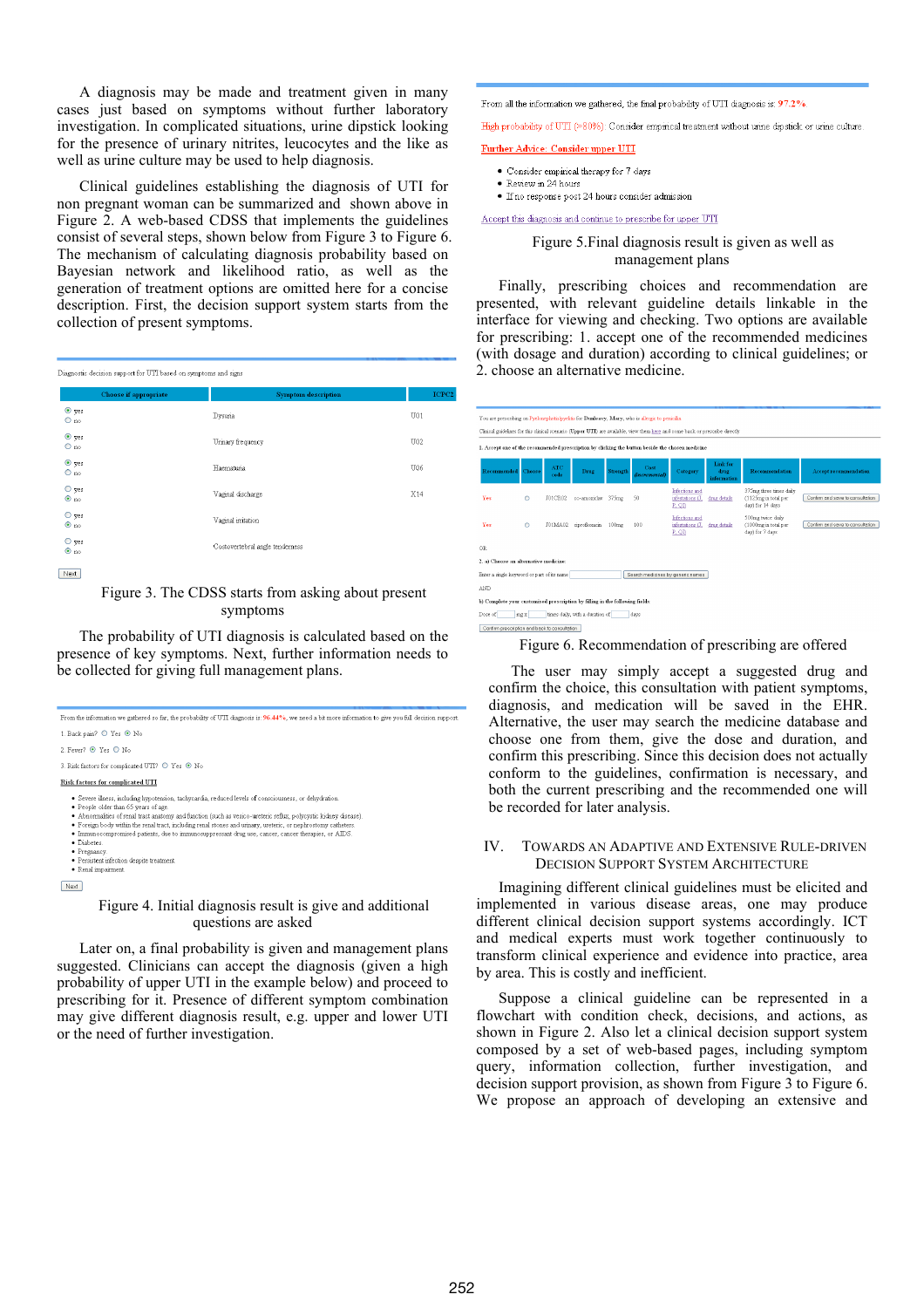adaptive clinical decision support system (CDSS) architecture that supports automation in two respects:

# *A. Knowledge driven CDSS construction and presentation*

The construction and presentation of the clinical decision support systems will be entirely driven by the knowledgebase automatically on the fly, including information collection pages and recommendation generation pages. This is possible due to the fact that the determination of what questions shall be asked about the present symptoms or what conclusions shall be made about the diagnosis results depend upon the backend rule-based knowledge repository. Relevant information as such, structured via a pre-defined schema, may be dynamically populated into the frontend interfaces for presentation, guiding clinicians step by step. In addition, the availability of present patient conditions and guidelines together decide what further investigation will be necessary or what diagnosis results will be given, reflecting the state transition of the decision support process. This will also be determined at runtime, redirecting clinicians between different stages of the process, and enacting the generation and presentation of next pages. Thus, the rulebased knowledge repository will interact with clinicians via automatic generation of interfaces and control of processes via collecting what shall be known to it or giving what it can predict, all at runtime. This means there will be no need to redesign new systems for each new disease area when corresponding guidelines become available, but the gathering and structuring knowledge becomes the major goal.

# *B. Knowledge structuring and formalising*

The rule-based knowledge repository across various disease disciplines generates questions and makes decisions in a unified manner. This means pre-defined syntax and semantics shall be followed so that the automatic CDSS construction and presentation for solving various problems becomes possible. Again, tools will be developed to support clinical experts to define clinical guidelines similar to what is shown in Figure 2, via flowchart drawing, condition checking, decision making, etc. as graphical representation. Such knowledge configuration tools later transform human readable knowledge representation into machine executable knowledge repository, in a rule-based structure and extendable across multiple disciplines. This means there will be no need to re-map new clinical guidelines to machine executable formats individually or manually.

The consequence of deploying the envisioned architecture is the support of addition or review of clinical guidelines in a clinician-friendly manner, as well as their availability to clinical users as clinical decision support systems immediately. The dissemination and reuse of clinical knowledge is made much easier. This demands work on the structuring of guidelines as semantic rich and strict rules as well as a mechanism of their interpretation, both in terms of graphical guidelines input and decision support interfaces output.

In developing the rule-based clinical decision support system architecture as such to promote automatic interface generation and regular clinical guidance, a Multi-Agent System (MAS) may be useful. As described in the second section of the paper, a comparison is made between a generic information system where rules decide how agents perform business tasks and a specific health information system where guidelines decide how clinicians perform clinical tasks. As different types of tasks emerge from the clinical decision support process, such as symptom collection, process control, and diagnosis/therapy generation, one may delegate different types of agents to accomplish corresponding tasks. A preliminary schema, which uses various agents each playing a certain kind of role, is given as follow.

• Query Agent.

Role: patient symptom query and information collection

State Agent.

Role: state transition and process control

Knowledge Agent.

Role: guideline knowledge management and diagnosis or therapy generation

The overall MAS architecture in implementing the envisioned rule-driven clinical decision support system with an automatic interface generation mechanism is shown below in Figure 7. Query Agent, State Agent, and Knowledge Agent together make up the MAS infrastructure supporting the realization of clinical decision support process. The actual CDSS as used by clinical users consists of Information Collection Pages, Page (re-) Direction, and Diagnosis/Therapy Decision Pages, which are categorized according to our experience accumulated via developing the UTI CDSS. The correlation between components of MAS and those of CDSS is as such: Query Agent retrieves questions to ask about patient symptoms from the Knowledge Agent and generates Information Collection Pages; State Agent keeps the current state of the decision support process and controls Page (re-) Direction; Knowledge Agent has access to the rule-based clinical guideline knowledge repository and is capable of making recommendation based on the collected symptoms and so it manages and generates Diagnosis/Therapy Decision Pages. Clinical experts input their knowledge and experience in form of flowchart-based guidelines to the knowledge repository via configuration tools. These tools will transform graphic guidelines to rule-based structures. The Knowledge Agent in the MAS will then be able to interpret knowledge from the rule repository in such a manner, and so helps automatic CDSS generation and implementation for guiding clinical users to make better decisions. Thus, this architecture supports knowledge dissemination or reuse via first transforming from human readable or editable knowledge model of clinical experts to the machine executable model of rule-based knowledge repository. Then the MAS executes the knowledge repository to support automatic CDSS process enactment and execution on the fly, transforming from the machine executable model to human executable model for use by regular clinical users. Consequently, the use of MAS supports rule-driven CDSS with an automatic knowledge-to-system generation architecture, offering an approach to implementing the evidenced-based medicine more efficiently. Gathering and structuring knowledge becomes the major tasks, clinical experts can focus on clinical problems, and IT developers are relieved from frequent development and maintenance burden.